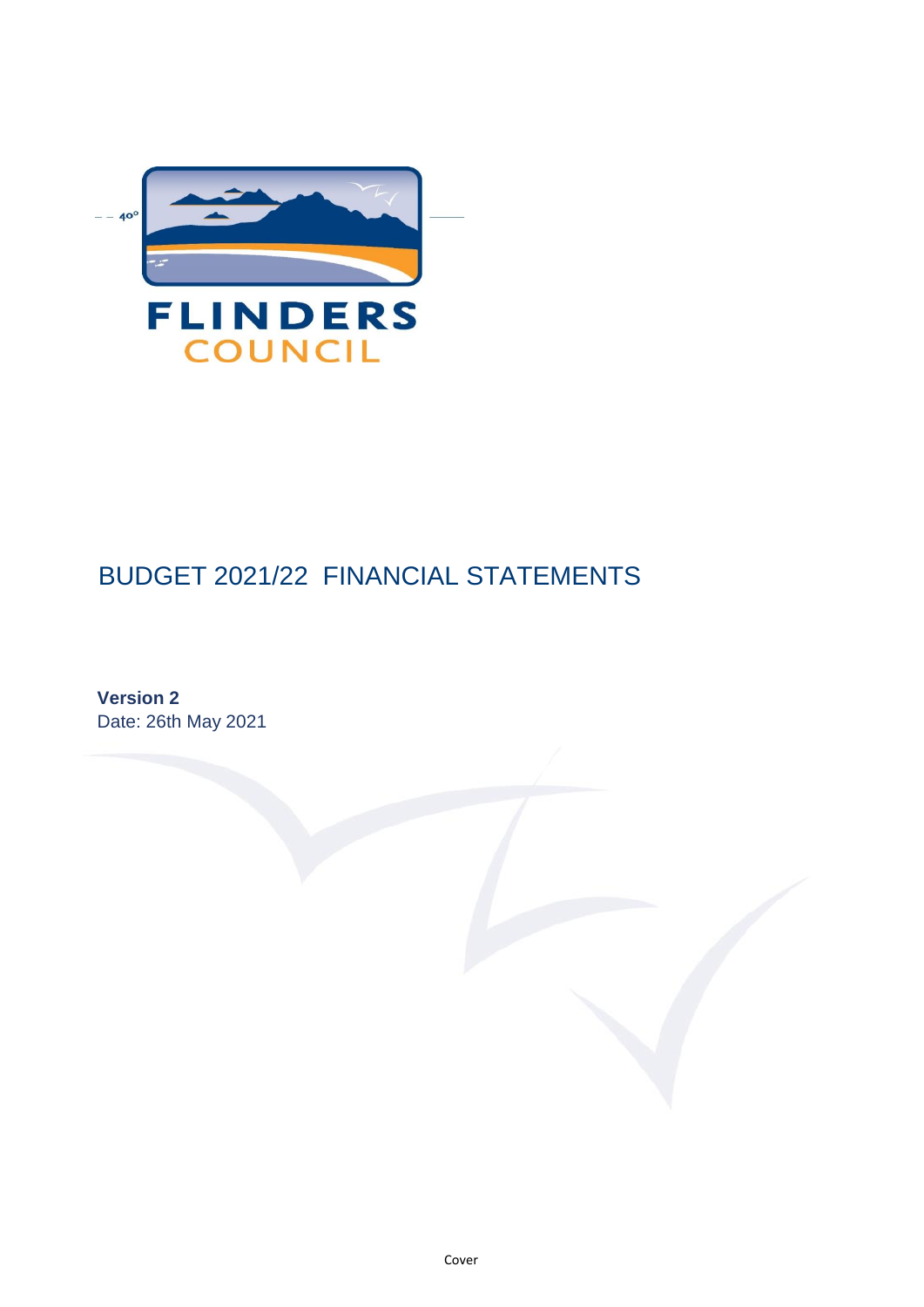#### **Table of Contents**

### **Pages**

| Budget 2021/22 - Income and Expenditure and Other Comprehensive Income | 3            |
|------------------------------------------------------------------------|--------------|
| Budget 2021/22 - Capital Expenditure                                   | 4            |
| Budget 2021/22 - Appendix 1 - Income                                   | 5.           |
| Budget 2021/22 - Appendix 2 - Operational Expenses                     | 6            |
| Budget 2021/22 - Appendix 3 - Departmental Expense Analysis            | $\mathbf{7}$ |
| Budget 2021/22 - Appendix 4 - Balance Sheet and Cashflow Forecasts     | 8            |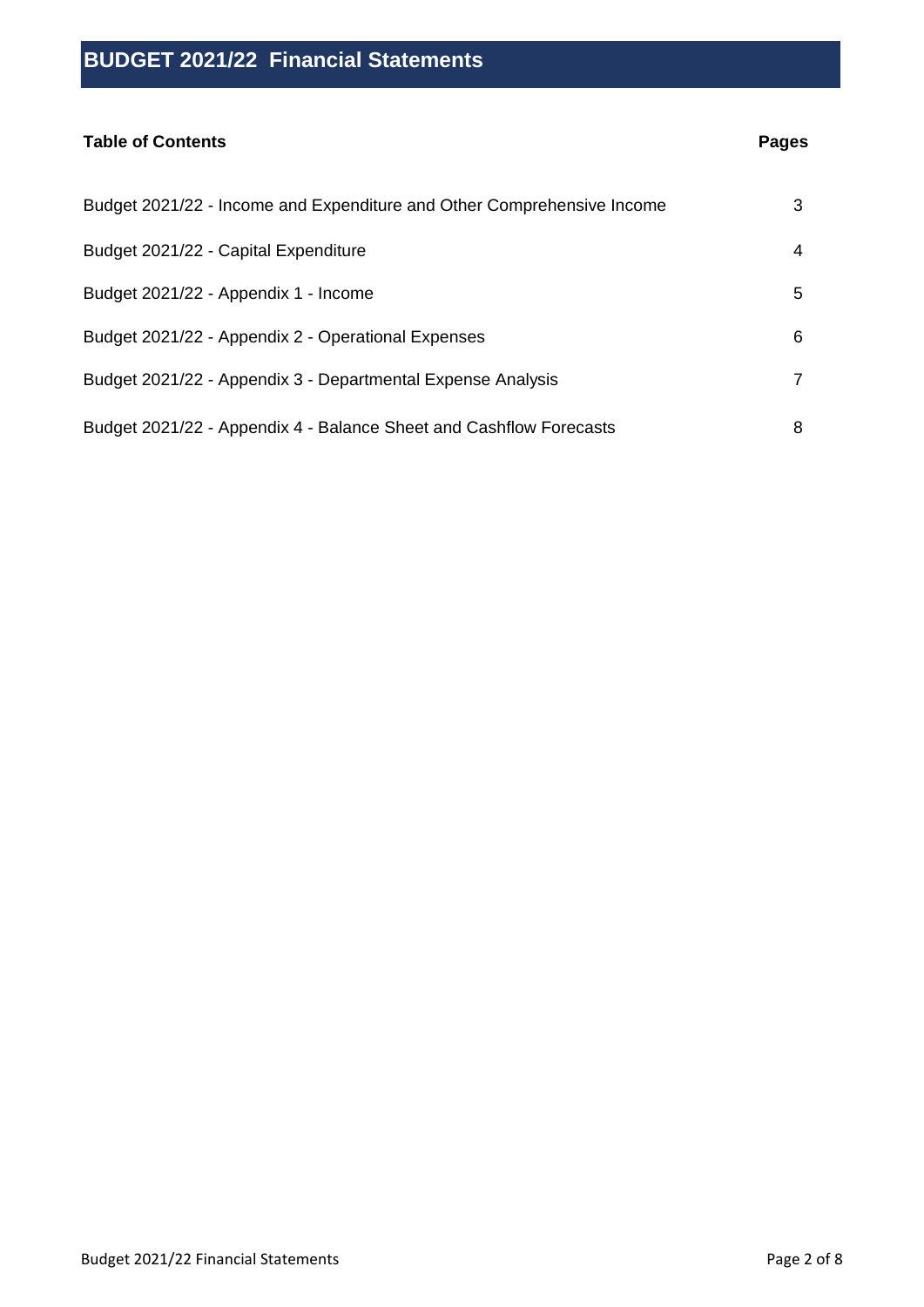| Budget 2021/22 - Income and Expenditure and Other<br><b>Comprehensive Income</b> |                         |                                                |                                           |                                                  |                          |
|----------------------------------------------------------------------------------|-------------------------|------------------------------------------------|-------------------------------------------|--------------------------------------------------|--------------------------|
| Income & Expenditure                                                             | <b>Appendix</b><br>Ref. | 2020/21<br><b>Predicted</b><br><b>Year End</b> | 2020/21<br><b>Budget</b><br>COVID<br>Year | 2019/20<br><b>Actual at</b><br><b>30 June 20</b> | 2021/22<br><b>Budget</b> |
|                                                                                  |                         | 000's                                          | 000's                                     | 000's                                            | 000's                    |
| Income from continuing operations                                                |                         |                                                |                                           |                                                  |                          |
| <b>Recurrent Income</b>                                                          |                         |                                                |                                           |                                                  |                          |
| Rates and charges                                                                | $\overline{1}$          | 2,062                                          | 2,059                                     | 2,057                                            | 2,174                    |
| Statutory fees and fines                                                         | $\overline{2}$          | 56                                             | 52                                        | 58                                               | 54                       |
| User fees                                                                        | 3                       | 666                                            | 632                                       | 1,109                                            | 1,039                    |
| Grants - Operational                                                             | $\overline{4}$          | 1,965                                          | 1,965                                     | 1,735                                            | 2,228                    |
| Interest income                                                                  | 5                       | 35                                             | 35                                        | 99                                               | 35                       |
| Other income                                                                     | $6\phantom{1}$          | 120                                            | 44                                        | 209                                              | 69                       |
| Investment revenue from water corporation                                        | $\overline{7}$          | 9                                              |                                           | 18                                               | 18                       |
|                                                                                  |                         | 4,913                                          | 4,787                                     | 5,284                                            | 5,616                    |
| <b>Capital Income</b>                                                            |                         |                                                |                                           |                                                  |                          |
| <b>Grants Capital</b>                                                            |                         | 3,924                                          | 3,897                                     | 300                                              | 297                      |
| Net gain/(loss) on disposal of property, infrastructure, plant and equipment     |                         |                                                |                                           | (600)                                            |                          |
| Recognition of land under roads                                                  |                         |                                                |                                           |                                                  |                          |
|                                                                                  | 8                       | 3,924                                          | 3,897                                     | (300)                                            | 297                      |
| Total Income from continuing operations                                          |                         | 8,837                                          | 8,684                                     | 4,984                                            | 5,913                    |
| <b>Expenses from continuing operations</b>                                       |                         |                                                |                                           |                                                  |                          |
| <b>Employee benefits</b>                                                         | 10                      | (2,301)                                        | (2, 241)                                  | (1,887)                                          | (2,599)                  |
| Materials and services                                                           | 11                      | (2, 450)                                       | (2,409)                                   | (1,695)                                          | (2,860)                  |
| Materials & services - Plant Recharges and Quarry Recharges for Capital Works    | 11                      | 167                                            | 167                                       | 299                                              | 167                      |
| Impairment of debts                                                              | 12                      |                                                |                                           | (1)                                              |                          |
| Depreciation and amortisation                                                    | 13                      | (1,632)                                        | (1,632)                                   | (1,658)                                          | (1,720)                  |
| Finance costs                                                                    | 14                      | (65)                                           | (65)                                      | (55)                                             | (67)                     |
| Other expenses                                                                   | 15                      | (134)                                          | (134)                                     | (396)                                            | (141)                    |
| <b>Total Expenses from continuing operations</b>                                 |                         | (6, 414)                                       | (6, 314)                                  | (5, 393)                                         | (7, 219)                 |
| Net Surplus/(Deficit) - excluding Telstra Project                                |                         | 2,423                                          | 2,370                                     | (408)                                            | (1, 306)                 |
| <b>Telstra Project Income</b>                                                    | 9                       | 788                                            | 788                                       | 1,099                                            |                          |
| Telstra Project Expenditure                                                      | 16                      | (5)                                            | (5)                                       |                                                  |                          |
|                                                                                  |                         | 783                                            | 783                                       | 1,099                                            |                          |
| Net Surplus/(Deficit) - including Telstra Project                                |                         | 3,206                                          |                                           | 690                                              | (1, 306)                 |
|                                                                                  |                         |                                                | 3,153                                     |                                                  |                          |
| KPI: Underlying Surplus Ratio %                                                  |                         | $-12%$                                         | $-12%$                                    | 6%                                               | $-23%$                   |

This ratio serves as an overall measure of financial overall effectiveness. Calculation: Underlying Surplus or Deficit divided by Recurrent Income.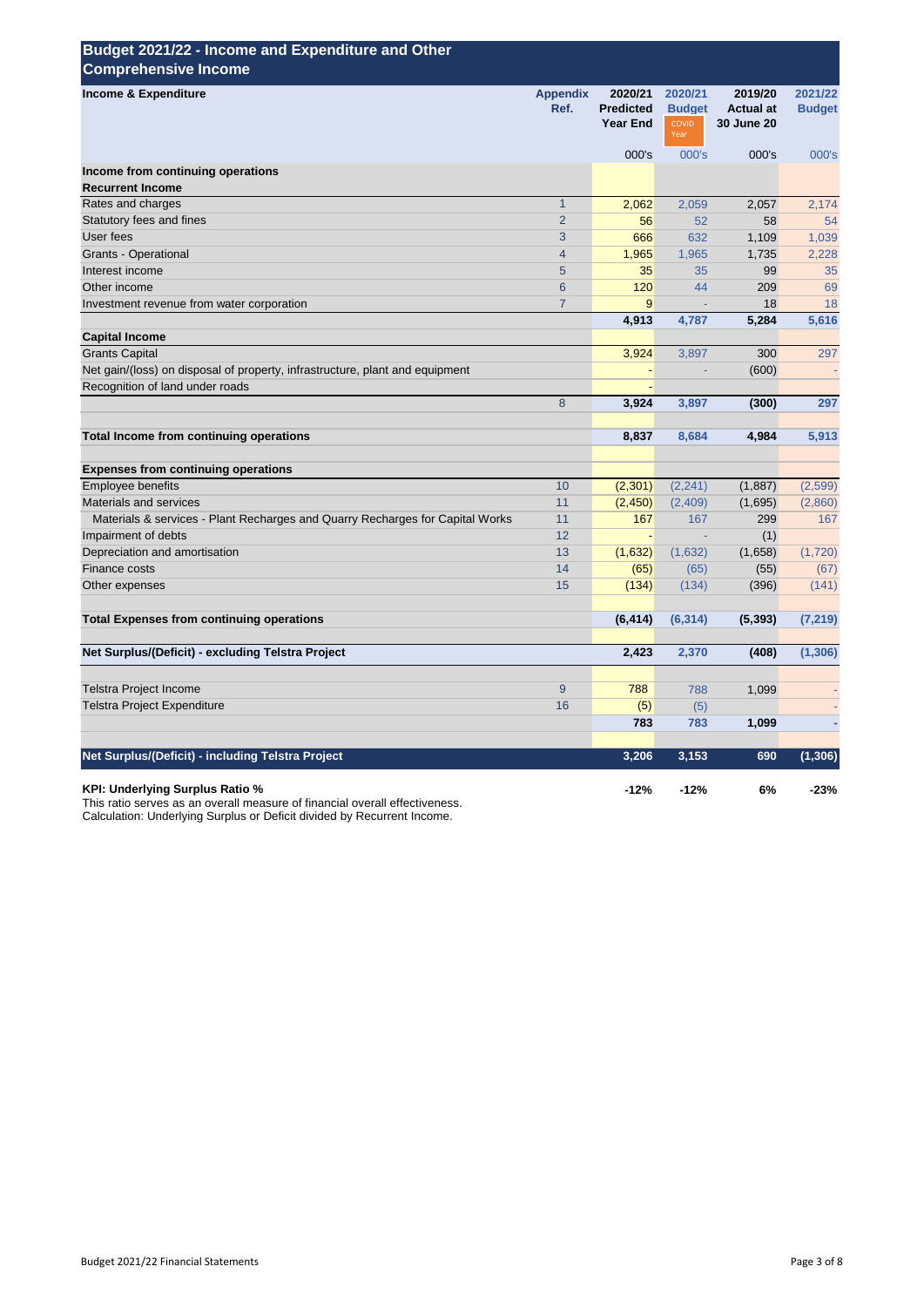| Budget 2021/22 - Capital Expenditure              |                        |                          |                          |                          |                                                                                                                                                                                                                 |
|---------------------------------------------------|------------------------|--------------------------|--------------------------|--------------------------|-----------------------------------------------------------------------------------------------------------------------------------------------------------------------------------------------------------------|
| <b>Description</b>                                | Capital Type Predicted | year End<br>2020/21      | 2019/20<br><b>Budget</b> | 2020/21<br><b>Budget</b> | 2021/22 Budget 2021/22 Notes<br><b>Budget</b>                                                                                                                                                                   |
|                                                   |                        | 000's                    | 000's                    | 000's                    | 000's                                                                                                                                                                                                           |
| Roads                                             |                        | (528)                    | (826)                    | (528)                    | (367)                                                                                                                                                                                                           |
| Roads - Resheeting                                | Replacement            | (180)                    | (257)                    | (180)                    | (270) 14.4 km: Palana Rd, Westend Rd, Killiecrankie Rd, NE River Rd, Fairhaven Rd,<br><b>Coast Rd and Trousers Rd.</b>                                                                                          |
| Roads - Reseals                                   | Replacement            | (113)                    | (216)                    | (113)                    | (87) 1.5km: Memand Rd.                                                                                                                                                                                          |
| Roads - Reconstruction                            | Replacement            | (180)                    | (273)                    | (180)                    |                                                                                                                                                                                                                 |
| Roads - Footpaths                                 | Replacement            | (20)                     | (20)                     | (20)                     | (10) Minor repair work on footpaths.                                                                                                                                                                            |
| Roads - Bridges                                   | Replacement            | (35)                     | (60)                     | (35)                     |                                                                                                                                                                                                                 |
| <b>Plant - Municipal</b>                          |                        | (127)                    | (12)                     | (128)                    | (105)                                                                                                                                                                                                           |
| Plant Mun - Vehicle Replacement - Hino Tip Truck  | Replacement            | (120)                    | $\sim$                   | (120)                    | (25) Budget 2020/21 carried to 2021/22 as unspent, and additional \$25k required for<br>Hino due to more accurate quotes. Estimated total cost is \$145k.                                                       |
| Plant Mun - Vehicle Replacement                   | Replacement            |                          |                          | $\blacksquare$           | (55) Additional Vehicle required for Fleet. Toyota Hilux is due for replacement,<br>however it will not be disposed, and instead used for P&G and Cleaning /<br>Maintenance.                                    |
| Plant Mun - Mowers                                | Replacement            | $\overline{\phantom{a}}$ | (12)                     | $\overline{\phantom{a}}$ | $\sim$                                                                                                                                                                                                          |
| Plant Mun - Steam Cleaner, Pressure Washer        | New Capital            | (7)                      | $\overline{\phantom{a}}$ | (8)                      |                                                                                                                                                                                                                 |
| Plant Mun - Small Equipment Replacements          | Replacement            |                          |                          |                          | (25) Various small Plant and Equipment buffer, to replace potential requirements for<br>equipment. This is a provisional sum arising from unknown failures across a<br>range of antequated plant and equipment. |
| <b>Plant - Airport</b>                            |                        | ٠                        | (3,630)                  |                          |                                                                                                                                                                                                                 |
| Plant - Airport Fuel Facility                     | <b>New Capital</b>     | $\overline{\phantom{a}}$ | (30)                     |                          |                                                                                                                                                                                                                 |
| Plant - Airport Runway                            | Capital Upgrade        | $\overline{\phantom{a}}$ | (3,600)                  | $\overline{\phantom{a}}$ |                                                                                                                                                                                                                 |
| <b>Buildings &amp; Facilities</b>                 |                        | (93)                     | (89)                     | (74)                     | (30)                                                                                                                                                                                                            |
| B & F - Rental Housing Upgrades                   | Replacement            |                          |                          |                          | (30) Rental housing require upgrades due to outstanding issues relating to various<br>larger repairs such as plumbing and heating. These upgrades are beyond minor<br>repair work.                              |
| B & F - Safe Harbour                              | <b>New Capital</b>     | (18)                     | $\overline{\phantom{a}}$ |                          |                                                                                                                                                                                                                 |
| B & F - Airconditioning Units                     | Replacement            | (6)                      | (4)                      | (4)                      |                                                                                                                                                                                                                 |
| B & F - Council Office Septic                     | Capital Upgrade        | (70)                     | (35)                     | (70)                     |                                                                                                                                                                                                                 |
| B & F - Council Works Shed                        | Replacement            | $\overline{\phantom{a}}$ | (50)                     | $\overline{a}$           |                                                                                                                                                                                                                 |
| B & F - Council Windows                           | Replacement            |                          |                          |                          |                                                                                                                                                                                                                 |
| Waste                                             |                        | (160)                    | (100)                    | (160)                    | ٠                                                                                                                                                                                                               |
| Waste - Build Cell #1                             | New Capital            | (100)                    | (80)                     | (100)                    |                                                                                                                                                                                                                 |
| Waste - Fencing                                   | New Capital            | $\overline{\phantom{a}}$ | $\sim$                   | $\overline{\phantom{a}}$ |                                                                                                                                                                                                                 |
| Waste - Concrete Bays and Shed                    | New Capital            | (60)                     | $\overline{\phantom{a}}$ | (60)                     |                                                                                                                                                                                                                 |
| Waste - Euro Quick Hitch Forks                    | New Capital            | $\overline{\phantom{a}}$ | $\overline{\phantom{a}}$ | ÷                        |                                                                                                                                                                                                                 |
| Waste - New Self-Tipping Bins                     | New Capital            | $\overline{\phantom{a}}$ | (20)                     | $\overline{\phantom{a}}$ |                                                                                                                                                                                                                 |
| IT Computers, Telephones and Furniture & Fittings |                        | (18)                     | (8)                      | (3)                      | (50)                                                                                                                                                                                                            |
| IT - Video Conferencing                           | <b>New Capital</b>     | (15)                     |                          |                          |                                                                                                                                                                                                                 |
| <b>IT Hardware and Software</b>                   | Replacement            | (3)                      | (3)                      | (3)                      | (40) IT Hardware and Software is outdated including mobile phones used for security.<br>2021/22 requires review and update of IT infrastructure.                                                                |
| F & F - Office Chairs Desks                       | Replacement            | $\overline{\phantom{a}}$ |                          |                          | (10) Replacement office chairs for staff to ensure Health and Safety requirements are<br>met. Current chairs are very old, and some not functioning to standards.                                               |
| F & F - Signage                                   | Replacement            | ٠                        | (5)                      |                          | Signage capital is not required as this will be grant funded.                                                                                                                                                   |
| <b>Total Capital</b>                              |                        | (927)                    | (4,665)                  | (893)                    | (552)                                                                                                                                                                                                           |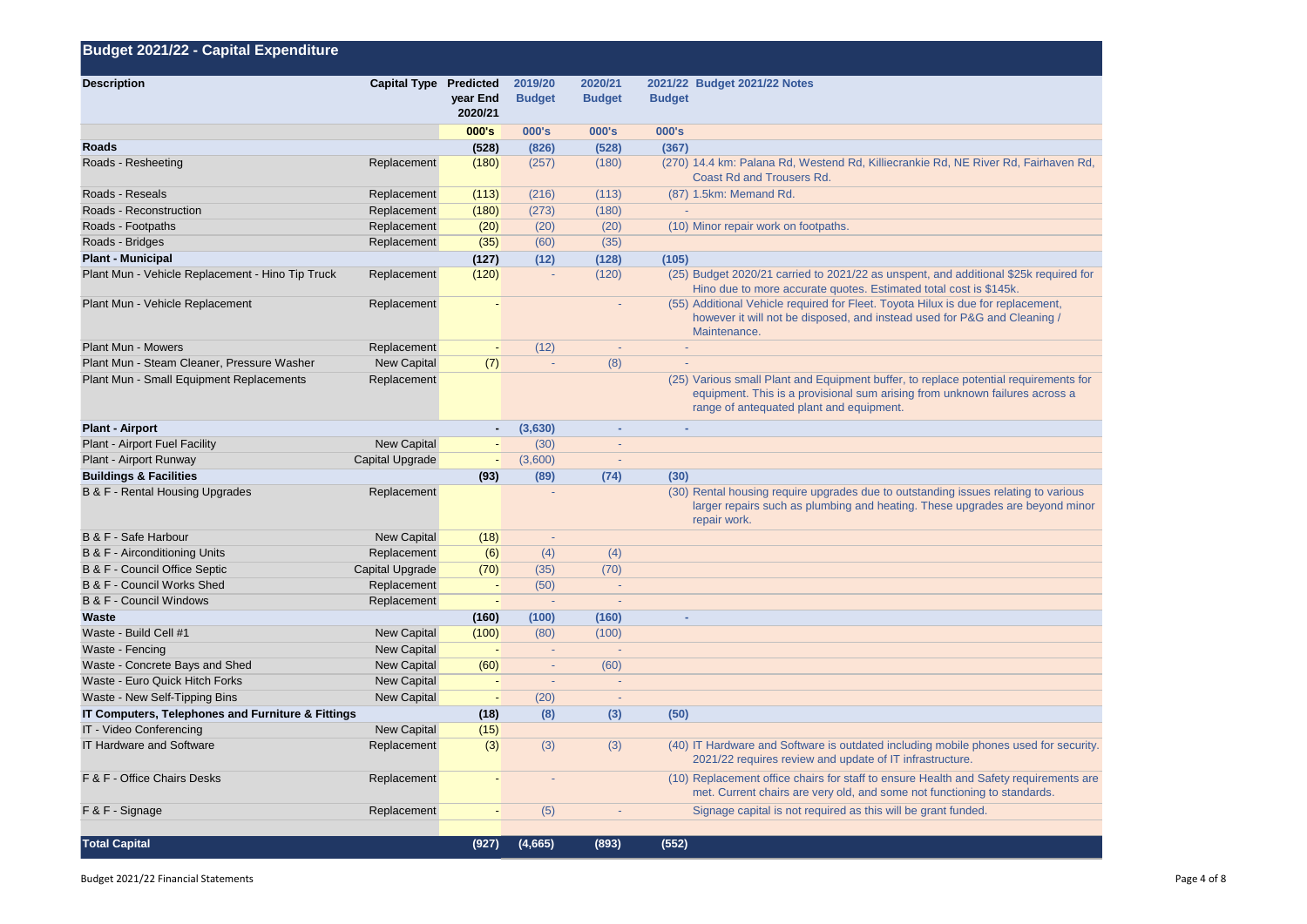| Budget 2021/22 - Appendix 1 - Income                                            |                                                |                                                  |                          |                                                                                                                                                                                                            |
|---------------------------------------------------------------------------------|------------------------------------------------|--------------------------------------------------|--------------------------|------------------------------------------------------------------------------------------------------------------------------------------------------------------------------------------------------------|
| <b>Income Appendices</b>                                                        | 2020/21<br><b>Predicted</b><br><b>Year End</b> | 2020/21<br><b>Budget</b><br><b>COVID</b><br>Year | 2021/22<br><b>Budget</b> | <b>Budget Notes 2021/2022 notes</b>                                                                                                                                                                        |
| Appendix Ref.                                                                   | 000's                                          | 000's                                            | 000's                    |                                                                                                                                                                                                            |
| 1 Rates and Charges                                                             | 2,062                                          | 2,059                                            | 2,174                    |                                                                                                                                                                                                            |
| Rates - General Rate                                                            | 2,004                                          | 1,992                                            |                          | 2,105 Rate increase 5.52%.                                                                                                                                                                                 |
| Rate - Fire Levy                                                                | 72                                             | 71                                               |                          | 73 Fire Levy is collected and paid to the State<br>Fire Commission.                                                                                                                                        |
| Rate - Waste Management Rate                                                    |                                                |                                                  |                          |                                                                                                                                                                                                            |
| Rates - Pensioner Remission - Fire Levy                                         | (0)                                            |                                                  |                          |                                                                                                                                                                                                            |
| Rates - Pensioner Remission - State Govt. 30%                                   | (4)                                            | (4)                                              | (4)                      |                                                                                                                                                                                                            |
| Rates - Received In Advance                                                     | (10)                                           |                                                  |                          |                                                                                                                                                                                                            |
| 2 Statutory Fees and Fines                                                      | 56                                             | 52                                               | 54                       |                                                                                                                                                                                                            |
| <b>Statutory Fees and Fines</b>                                                 | 40                                             | 40                                               | 41                       |                                                                                                                                                                                                            |
| <b>Property Certificates</b>                                                    | 16                                             | 12                                               | 12                       |                                                                                                                                                                                                            |
| 3 User Fees and Charges                                                         | 666                                            | 632                                              | 1,039                    |                                                                                                                                                                                                            |
| Airport Fees & Charges                                                          | 368                                            | 360                                              |                          | 425 Increase in Airport Fees is derived mainly<br>from growth in passenger travel, as flights<br>are predicted to resume to normal levels.<br>User fees include a 3% CPI increase for the<br>Airport fees. |
| <b>Cemetery Fees</b>                                                            | 20                                             | 10                                               | 10                       |                                                                                                                                                                                                            |
| Environment                                                                     | 9                                              | 8                                                |                          | 13 Normal levels of activity assumed after the<br>COVID-19 year.                                                                                                                                           |
| <b>Equipment Hire</b>                                                           | $\overline{4}$                                 | 3                                                | $\overline{4}$           |                                                                                                                                                                                                            |
| Planning & Building                                                             | 21                                             | 9                                                |                          | 18 Normal levels of activity assumed after the<br>COVID-19 year, as a result of Home Grant<br>Stimulus packages.                                                                                           |
| <b>Private Works</b>                                                            | 242                                            | 242                                              |                          | 568 Growth in Private works is derived from<br>minor works on the Lady Barron State Road.                                                                                                                  |
| Other User Fees and Charges                                                     | 2                                              |                                                  | $\mathbf{1}$             |                                                                                                                                                                                                            |
| <b>4 Grants - Operational</b>                                                   | 1,965                                          | 1,965                                            | 2,228                    |                                                                                                                                                                                                            |
| <b>Grants - Financial Assistance</b>                                            | 1,437                                          | 1,437                                            | 1,466                    |                                                                                                                                                                                                            |
| Grants - Heavy Vehicle Motor Tax                                                | 230                                            | 230                                              | 237                      |                                                                                                                                                                                                            |
| Grants - Operational GST Inc                                                    |                                                |                                                  |                          |                                                                                                                                                                                                            |
| Grants - Operational GST Free                                                   | 298                                            | 298                                              |                          | 525 LRCI Grant 1 - \$298k; LRCI Grant 2 - \$225k;<br>LRCI Grant 3 - \$300k (50% of \$597k).                                                                                                                |
| 5 Interest Income                                                               | 35                                             | 35                                               | 35                       |                                                                                                                                                                                                            |
| Interest                                                                        | 35                                             | 35                                               | 35                       |                                                                                                                                                                                                            |
| 6 Other Income                                                                  | 120                                            | 44                                               | 69                       |                                                                                                                                                                                                            |
| Contributions<br>Other Revenue - GST Inc                                        | 5<br>8                                         | 5<br>3                                           | 37<br>3                  |                                                                                                                                                                                                            |
| Other Revenue - GST Free                                                        | 74                                             | 20                                               | 21                       |                                                                                                                                                                                                            |
| <b>Bad Debts Recovered</b>                                                      |                                                |                                                  |                          |                                                                                                                                                                                                            |
| <b>Insurance Recoveries</b>                                                     |                                                |                                                  |                          |                                                                                                                                                                                                            |
| <b>Rent Received</b>                                                            | 33                                             | 16                                               | 8                        |                                                                                                                                                                                                            |
| 7 Investment revenue from water corporation                                     | 9                                              |                                                  | 18                       |                                                                                                                                                                                                            |
| Investment revenue from water corporation                                       | 9                                              |                                                  | 18                       |                                                                                                                                                                                                            |
| 8 Capital Income                                                                | 3,924                                          | 3,897                                            | 297                      |                                                                                                                                                                                                            |
| Grants - Capital Projects GST Inc                                               | 27                                             |                                                  |                          |                                                                                                                                                                                                            |
| Grants - Capital Projects GST Free                                              | 3,600                                          | 3,600                                            |                          |                                                                                                                                                                                                            |
| Grants - Roads to Recovery                                                      | 297                                            | 297                                              | 297                      |                                                                                                                                                                                                            |
| Net Gain/(Loss) on Disposal of Property,<br>Infrastructure, Plant and Equipment |                                                |                                                  |                          |                                                                                                                                                                                                            |
| 9 Telstra Project Income                                                        | 788                                            | 788                                              |                          |                                                                                                                                                                                                            |
| Telstra Project Income                                                          | 788                                            | 788                                              |                          |                                                                                                                                                                                                            |
| <b>Total Income</b>                                                             | 9,625                                          | 9,472                                            | 5,913                    |                                                                                                                                                                                                            |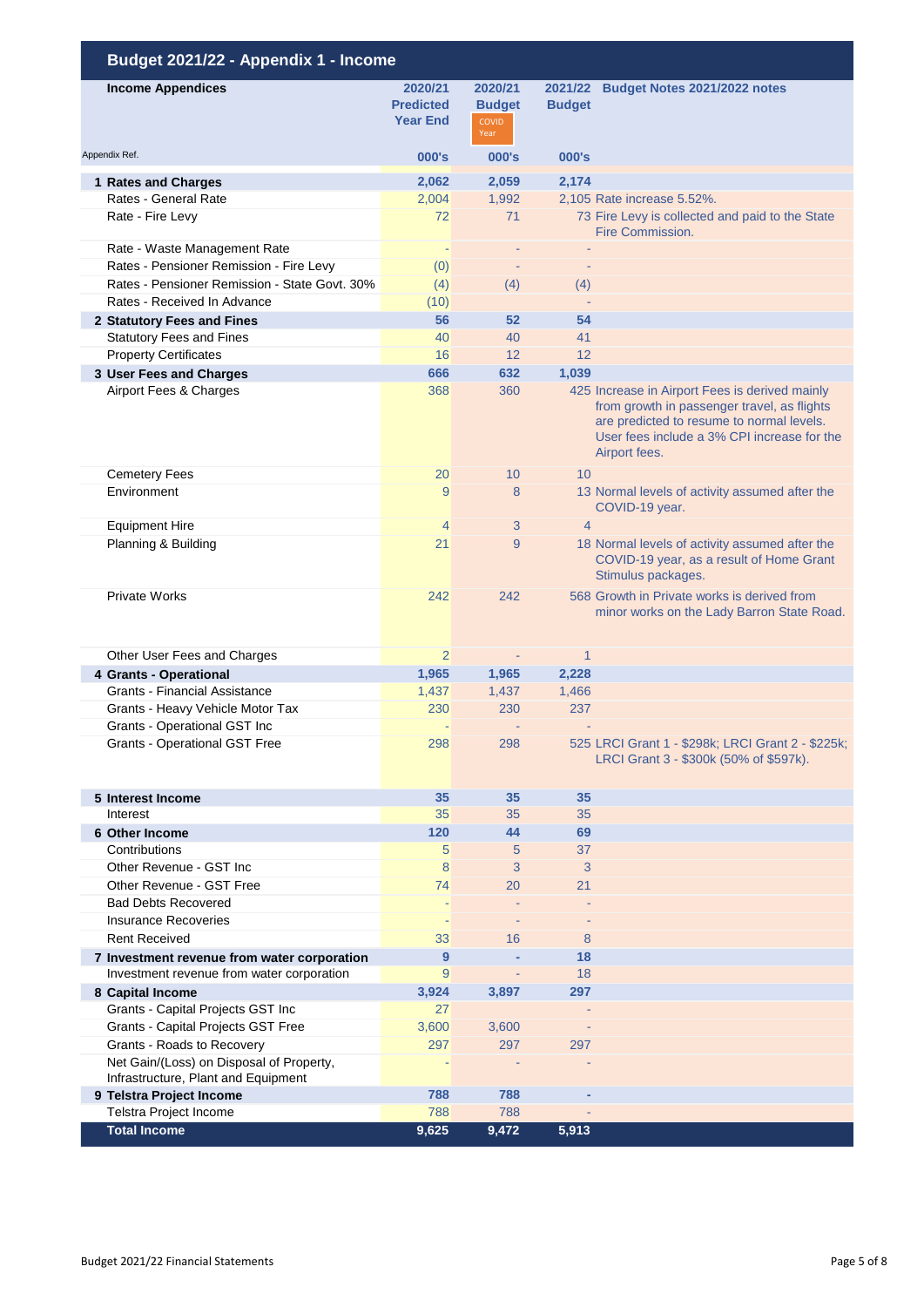| <b>Budget 2021/22 - Appendix 2 - Operational Expenses</b>     |                                                |                                                  |                          |                                                                                                                                   |
|---------------------------------------------------------------|------------------------------------------------|--------------------------------------------------|--------------------------|-----------------------------------------------------------------------------------------------------------------------------------|
| <b>Expense Appendices</b>                                     | 2020/21<br><b>Predicted</b><br><b>Year End</b> | 2020/21<br><b>Budget</b><br><b>COVID</b><br>year | 2021/22<br><b>Budget</b> | <b>Budget Notes 2021/2022 workings</b>                                                                                            |
| Appendix Ref.                                                 | 000's                                          | 000's                                            | 000's                    |                                                                                                                                   |
|                                                               |                                                |                                                  |                          |                                                                                                                                   |
| 10 Employee benefits                                          | (2,301)                                        | (2, 241)                                         | (2,599)                  |                                                                                                                                   |
| Employee - Labour Costs                                       | (2,262)                                        | (2,202)                                          | (2, 457)                 |                                                                                                                                   |
| Employee - Other Costs                                        | (39)                                           | (39)                                             |                          | (142) Includes \$20k increase in training plus \$75k<br>budgeted for LRCI Roads Grant.                                            |
| Employee - Oncosts Recovery                                   |                                                |                                                  |                          |                                                                                                                                   |
| No of Full-Time-Equivalent Employees for<br><b>OPERATIONS</b> |                                                | 24.8                                             | 26.3                     |                                                                                                                                   |
| 11 Materials & Services                                       | (2, 283)                                       | (2, 242)                                         | (2,693)                  |                                                                                                                                   |
| <b>Administration Costs</b>                                   | (258)                                          | (258)                                            | (262)                    |                                                                                                                                   |
| Advertising                                                   | (26)                                           | (26)                                             |                          | (36) \$10k Increases relate to advertising contribution to<br><b>Sharp Airlines.</b>                                              |
| <b>Bank Charges</b>                                           | (23)                                           | (23)                                             | (24)                     |                                                                                                                                   |
| Insurance and Legal                                           | (242)                                          | (242)                                            | (240)                    |                                                                                                                                   |
| <b>Consulting Services</b>                                    | (260)                                          | (110)                                            | (96)                     |                                                                                                                                   |
| <b>Contractor Services</b>                                    | (546)                                          | (482)                                            |                          | (571) Increase \$75k relates to LRCI Roads Grant work.                                                                            |
| <b>Council Member Costs</b>                                   | (26)                                           | (26)                                             | (27)                     |                                                                                                                                   |
| Leases, Levies and Licence Fees                               | (85)                                           | (85)                                             | (88)                     |                                                                                                                                   |
| Materials and Equipment                                       | (668)                                          | (840)                                            |                          | (1,124) Increases: \$75k relates to LRCI Roads Grant work;<br>\$250k Private Works DIER Minor Works; \$225k<br><b>LRCI</b> Grant. |
| <b>Other Costs</b>                                            | (87)                                           | (87)                                             | (97)                     |                                                                                                                                   |
| Repairs and Maintenance                                       | (124)                                          | (126)                                            |                          | (184) Increase \$75k relates to LRCI Roads Grant work.                                                                            |
| <b>Travel Costs</b>                                           | (69)                                           | (69)                                             | (74)                     |                                                                                                                                   |
| Utility Costs (Gas, Electricity & Water)                      | (37)                                           | (37)                                             | (38)                     |                                                                                                                                   |
| <b>Quarry Recharges</b>                                       | 65                                             | 65                                               | 65                       |                                                                                                                                   |
| <b>Plant Hire Recharges</b>                                   | 102                                            | 102                                              | 102                      |                                                                                                                                   |
| 12 Impairment of debts                                        | $\overline{\phantom{a}}$                       |                                                  |                          |                                                                                                                                   |
| <b>Bad &amp; Doubtful Debts</b>                               |                                                |                                                  |                          |                                                                                                                                   |
| Write-Off                                                     |                                                |                                                  |                          |                                                                                                                                   |
| 13 Depreciation and amortisation                              | (1,632)                                        | (1,632)                                          | (1,720)                  |                                                                                                                                   |
| Depreciation - Leasehold Improvements                         | (49)                                           | (49)                                             | (50)                     |                                                                                                                                   |
| Depreciation - Footpaths                                      | (34)                                           | (34)                                             | (35)                     |                                                                                                                                   |
| Depreciation - Bridges<br>Depreciation - Building             | (89)                                           | (89)<br>(73)                                     | (92)<br>(111)            |                                                                                                                                   |
| Depreciation - Furniture & Fittings                           | (73)<br>(11)                                   | (11)                                             | (11)                     |                                                                                                                                   |
| Depreciation - Infrastructure                                 | (290)                                          | (290)                                            | (299)                    |                                                                                                                                   |
| Depreciation - Plant & Equipment                              | (281)                                          | (281)                                            | (289)                    |                                                                                                                                   |
| Depreciation - Roads                                          | (778)                                          | (778)                                            | (801)                    |                                                                                                                                   |
| Depreciation - Stormwater Infrastructure                      | (5)                                            | (5)                                              | (5)                      |                                                                                                                                   |
| Depreciation - Waste Infrastructure                           | (15)                                           | (15)                                             | (19)                     |                                                                                                                                   |
| Ammortisation on Municipal Revaluation                        | (8)                                            | (8)                                              | (8)                      |                                                                                                                                   |
| <b>14 Finance costs</b>                                       | (65)                                           | (65)                                             | (67)                     |                                                                                                                                   |
| <b>Interest Expense</b>                                       | (65)                                           | (65)                                             | (67)                     |                                                                                                                                   |
| 15 Other expenses                                             | (134)                                          | (134)                                            | (141)                    |                                                                                                                                   |
| Other Expenses                                                |                                                |                                                  |                          |                                                                                                                                   |
| <b>Audit Fees</b>                                             | (33)                                           | (33)                                             | (37)                     |                                                                                                                                   |
| <b>Councilllor Allowances</b>                                 | (101)                                          | (101)                                            | (104)                    |                                                                                                                                   |
| 16 Telstra Project Expenditure                                | (5)                                            | (5)                                              |                          |                                                                                                                                   |
| Telstra Project Expenditure                                   | (5)                                            | (5)                                              |                          |                                                                                                                                   |
| <b>Total Expenses</b>                                         | (6, 419)                                       | (6, 319)                                         | (7, 219)                 |                                                                                                                                   |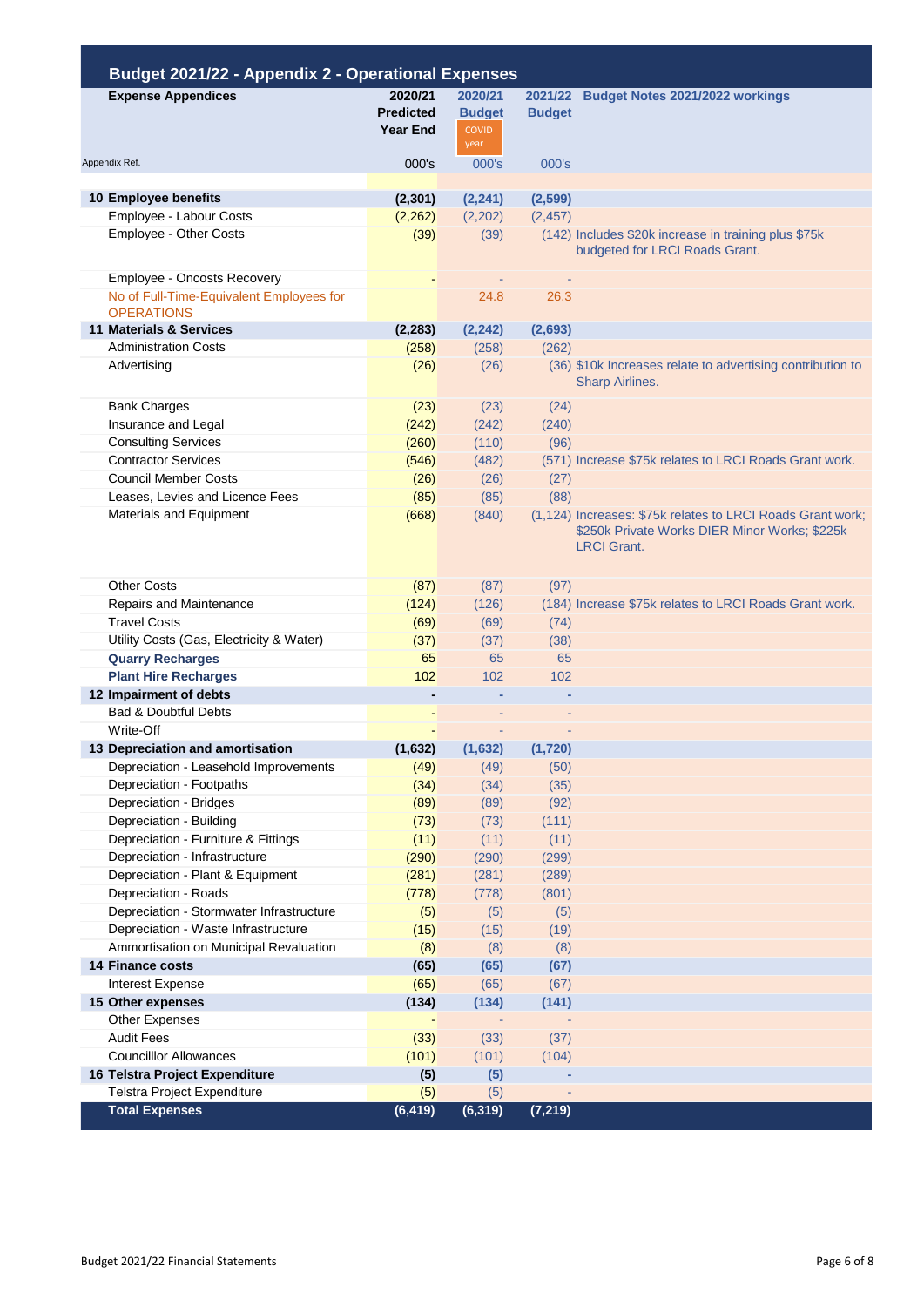## **Budget 2021/22 - Appendix 3 - Departmental Expense Analysis**

|                                                    | 2020/21<br><b>Predicted</b><br>year End | 2019/20<br><b>Budget</b> | 2020/21<br><b>Budget</b><br><b>COVID</b><br>Year | 2021/22<br><b>Budget</b> | <b>Notes</b> |
|----------------------------------------------------|-----------------------------------------|--------------------------|--------------------------------------------------|--------------------------|--------------|
|                                                    | 000's                                   | 000's                    | 000's                                            | 000's                    |              |
| Airport                                            | (357)                                   | (428)                    | (357)                                            | (460)                    |              |
| <b>Buildings &amp; Facilities</b>                  | (444)                                   | (132)                    | (444)                                            |                          | (350) Note 1 |
| <b>Community Economic Development</b>              | (171)                                   | (209)                    | (171)                                            | (178)                    |              |
| Corporate                                          | (1, 274)                                | (1, 181)                 | (1, 175)                                         | (1,290)                  |              |
| Depot                                              | (130)                                   | (128)                    | (130)                                            | (138)                    |              |
| Governance                                         | (563)                                   | (604)                    | (563)                                            | (608)                    |              |
| Parks & Gardens                                    | (123)                                   | (96)                     | (123)                                            | (133)                    |              |
| Planning & Development                             | (536)                                   | (402)                    | (536)                                            | (537)                    |              |
| <b>Plant - Plant Expenses</b>                      | (213)                                   | 55                       | (213)                                            | (224)                    |              |
| <b>Private Works</b>                               | (223)                                   | (453)                    | (223)                                            | (474)                    |              |
| Quarries                                           | 33                                      | 65                       | 33                                               | 29                       |              |
| Roads & Streets                                    | (489)                                   | (409)                    | (489)                                            |                          | (833) Note 2 |
| Waste Management                                   | (291)                                   | (185)                    | (291)                                            | (303)                    |              |
| Depreciation                                       | (1,632)                                 | (1,602)                  | (1,632)                                          | (1,720)                  |              |
| <b>Total Operational excluding Telstra Project</b> | (6, 414)                                | (5,708)                  | (6, 314)                                         | (7, 219)                 |              |
| <b>TELSTRA Operational Project</b>                 | (5)                                     | (350)                    | (5)                                              | 0                        |              |
| <b>Total Operational including Telstra Project</b> | (6, 419)                                | (6,058)                  | (6, 319)                                         | (7, 219)                 |              |

#### **Budget Notes:**

**1** - The increase in Building and Facilities costs relate to the Local Roads and Community Infrastructure LRCI Grant funding applied for in Budget 2020/21 (\$298k), and \$225k to be applied for in Budget 2021/2022.

**2** - Roads and Streets increase relates to LRCI Grant for 50% of \$597k to be recognised in Budget 2021/22, and 50% recognised in Budget 2022/23.